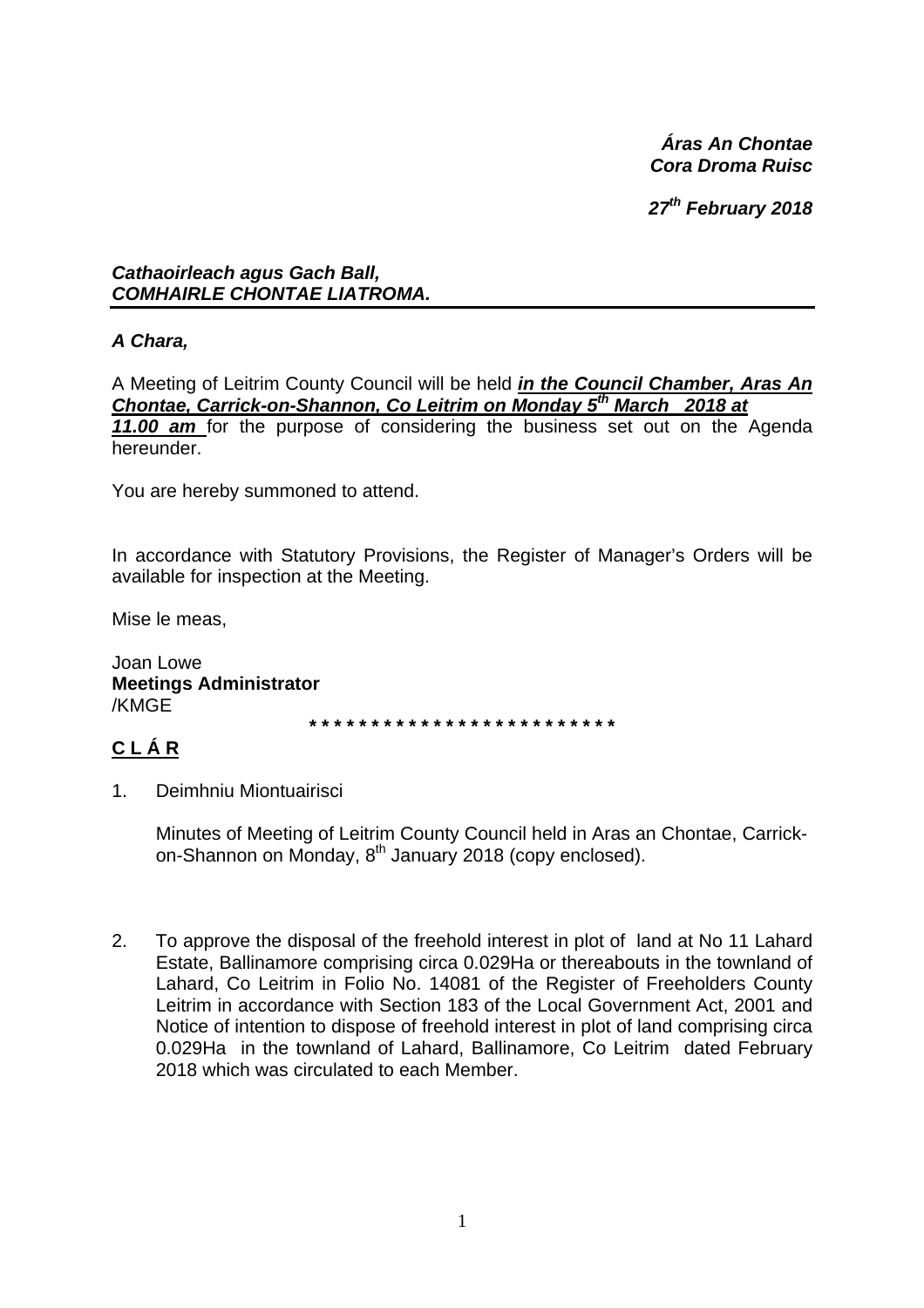- 3. To approve the disposal of the freehold interest in plot of land at No 12 Lahard Estate, Ballinamore comprising circa 0.028Ha or thereabouts in the townland of Lahard, Co Leitrim in Folio No. 14081 of the Register of Freeholders County Leitrim in accordance with Section 183 of the Local Government Act, 2001 and Notice of intention to dispose of freehold interest in plot of land comprising circa 0.028Ha in the townland of Lahard, Ballinamore, Co Leitrim dated February 2018 which was circulated to each Member.
- 4. To approve the disposal of rural cottage and adjoining site at Tullyclevaun, Drumahaire, Co Leitrim comprising circa 0.395 acres (0.157 Hectares) in the townland of Tullyclevaun, Drumahaire, Co Leitrim, N41 FD88 (otherwise known as Coolegraine, Dowra, Co Leitrim)(registered in the name of Leitrim County Council – Folio No LM654F) in accordance with Section 183 of the Local Government Act, 2001 and Notice of intention to dispose of rural cottage and adjoining site at Tullyclevaun, Drumahaire, Co Leitrim, N41 FD88 comprising circa 0.395 acres (0.157 Hectares) in the townland of Tullyclevaun, Drumahaire, Co Leitrim, N41 FD88 (otherwise known as Coolegraine, Dowra, Co Leitrim) dated February 2018 which was circulated to each Member.
- 5. To approve the disposal of rural cottage and adjoining site at Mulnasillagh, Aghacashel, Co Leitrim comprising circa 0.445 acres (0.18 Hectares) in the townland of Mulnasillagh, Aghacashel, Co Leitrim, N41 PH48 (registered in the name of Leitrim County Council – Folio No LM568F) in accordance with Section 183 of the Local Government Act, 2001 and Notice of intention to dispose of rural cottage and adjoining site at Mulnasillagh, Aghacashel, Co Leitrim, N41 PH48 comprising circa 0.445 acres (0.18 Hectares) in the townland of Mulnasillagh, Aghacashel, Co Leitrim, N41 PH48 dated February 2018 which was circulated to each Member.
- 6. To approve the disposal of rural cottage and adjoining site at Derreen, Aghacashel, Co Leitrim comprising circa 0.716 acres (0.290 Hectares) in the townland of Derreen, Aghacashel, Co Leitrim, N41 CP04 (registered in the name of Leitrim County Council – Folio No LM8961F) in accordance with Section 183 of the Local Government Act, 2001 and Notice of intention to dispose of rural cottage and adjoining site at Derreen, Aghacashel, Co Leitrim, N41 CP04 comprising circa 0.716 acres (0.290 Hectares) in the townland of Derreen, Aghacashel, Co Leitrim, N41 CP04 dated February 2018 which was circulated to each Member.
- 7. To approve the disposal of Freehold Interest on land at Treanmore, Mohill, Co Leitrim, N41 D590 comprising circa 0.321 acres (0.13 Hectares) in the townland of Treanmore, Mohill, Co Leitrim N41 D590 (registered in the name of Leitrim County Council – Folio No LM13300F Plan 33Q5 and LM4095F Plan 3\_1 and 3\_2) in accordance with Section 183 of the Local Government Act, 2001 and Notice of intention to dispose of Freehold Interest on land at Treanmore, Mohill, Co Leitrim, D590 comprising circa 0.321 acres (0.13 Hectares) in the townland of Treanmore, Mohill, Co Leitrim, N41 D590 dated February 2018 which was circulated to each Member.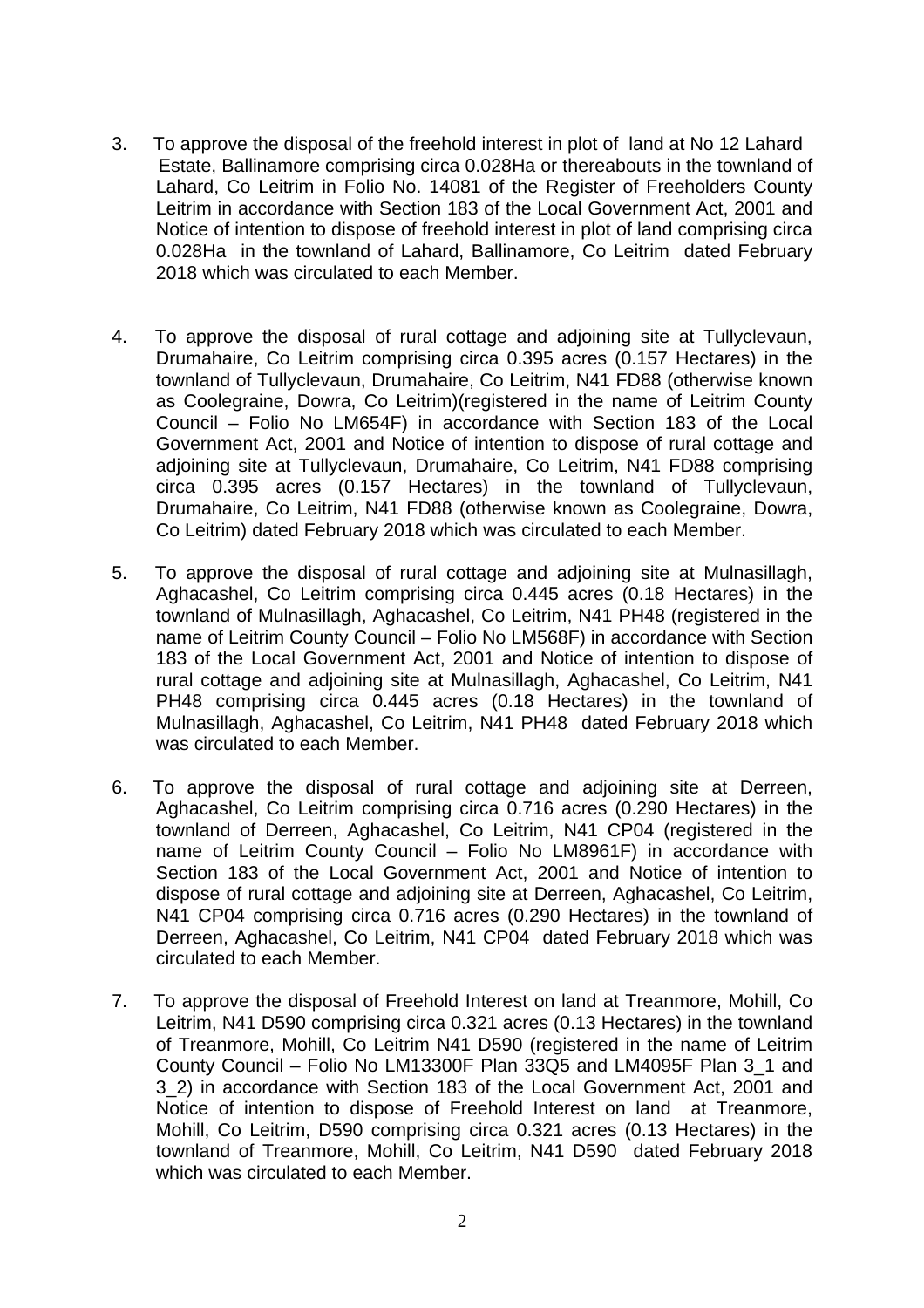- 8. To approve the disposal of rural cottage and adjoining site at Kilcoosy, Dromahair, Co Leitrim comprising circa 0.964 acres (0.387 Hectares) in the townland of Kilcoosy, Dromahair, Co Leitrim, F91 V672 (registered in the name of Leitrim County Council – Folio No LM19550F) in accordance with Section 183 of the Local Government Act, 2001 and Notice of intention to dispose of rural cottage and adjoining site at Kilcoosy, Dromahair, Co Leitrim F91 V672 comprising circa 0.964 acres (0.387 Hectares) in the townland of Kilcoosy, Dromahair, Co Leitrim, F91 V672 dated February 2018 which was circulated to each Member.
- 9. To approve the disposal of land at Tullylannan, Leitrim Village, Co Leitirm comprising circa 0.068 acres (0.0274 Hectares) in the townland of Tullylannan, Co Leitrim (registered in the name of Leitrim County Council – Folio No LM19158) in accordance with Section 183 of the Local Government Act, 2001 and Notice of Intention to dispose of land comprising circa 0.068 acres (0.0274 Hectares) in the townland of Tullylannan, Co Leitrim dated 21<sup>st</sup> February 2018 which was circulated to each Member.
- 10. To approve the disposal of land at Drumod More, Co Leitrim comprising circa 2.863 acres (1.159 Hectares) in the townland of Drumod More, Co Leitrim (registered in the name of Leitrim County Council – Folio No LM5367F in accordance with Section 183 of the Local Government Act, 2001 and Notice of Intention to dispose of land comprising circa 2.863 acres (1.159 Hectares) in the townland of Drumod More, Co Leitrim dated 21<sup>st</sup> February 2018 which was circulated to each Member.
- 11. To consider the disposal of the building known as the Courthouse in Drumshanbo Co. Leitrim by means of a 10 year lease to North Connaught Youth and Community Services Ltd, Rockwood Parade, Sligo, Co. Sligo in accordance with Section 183 of the Local Government Act, 2001 and Notice of Intention to Dispose of Courthouse Building by means of a 10 year lease dated 20th February 2018 which was circulated to each Member.
- 12. To adopt the Leitrim County Council Annual Service Delivery Plan 2018. (Report enclosed).
- 13. To adopt the Culture and Creative Strategy 2018 2022 (Report enclosed).
- 14. To approve the raising of a loan of €3.6m for the purposes of buying back the Head Lease on the leisure facility in Carrick-on-Shannon. (Report enclosed).
- 15. To note Rate Collection Report for 2017 and schedule of uncollected Rates.
- 16. To consider Annual Report from the Audit Committee for 2017 including the Committee's report on its consideration of the Audited Financial Statement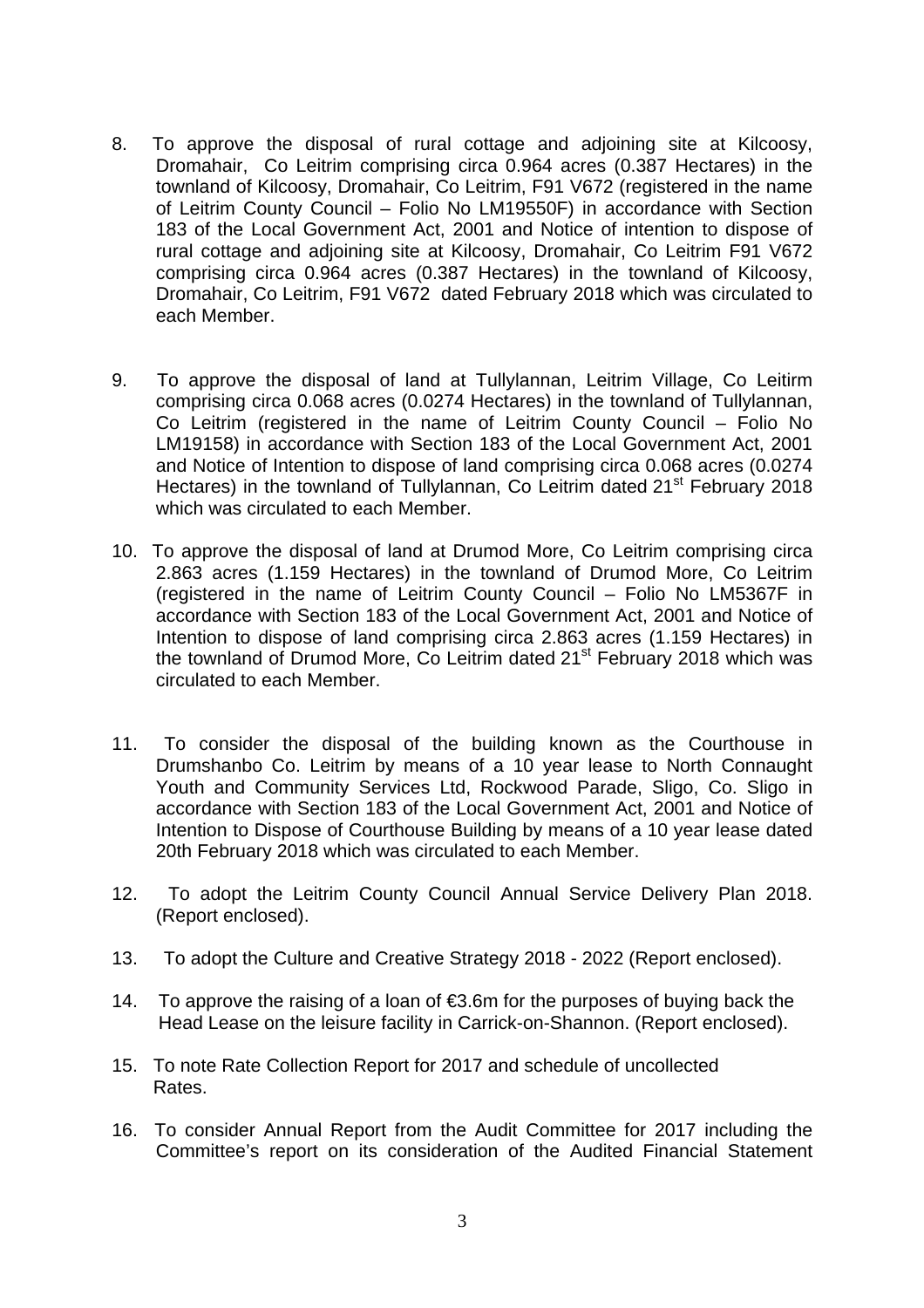2016 and Auditors report in accordance with Local Government Act 2001 as amended (Report enclosed).

- 17. To receive report on the operation of Litter Pollution Act 1997 in regard to measures taken during 2017 in relation to the prevention and control of litter. (Report enclosed).
- 18. To note the annual report 2017 from the Leitrim Joint Policing Committee (Report enclosed)
- 19. To note the Schedule of Municipal District Works including Road Works Programme 2018 as approved by the Municipal Districts.
- 20. To consider Monthly Management Reports by the Chief Executive for December 2017 and January 2018 in accordance with the provisions of Section 136(2) of the Local Government Act 2001 as inserted by Section 51 of the Local Government Reform Act 2014 (Reports previously circulated).
- 21. To note commitments to be entered into under Section 138(1) of the Local Government Act, 2001.
- 22. To consider report from Corporate Policy Group.
	- o Update from Strategic Policy Committees
	- o Update on matters arising from CPG meeting
- 23. To approve the attendance of the Elected Members at forthcoming conferences.
- 24. Correspondence (enclosed).

### *Part I - Notice of Motions.*

#### *25. To consider the following Notice of Motion submitted by Councillor Des Guckian;*

"That the Members of Leitrim County Council agree to write to the Department of Agriculture, Food and the Marine to protest against the Department's dictatorial actions, per the National Parks and Wildlife Service and other agencies, in designating large areas of our County as SACs , NHAs, etc. The scientific basis for such designations has not been explained to the people of County Leitrim and neighbouring counties and such designations are proving to be detrimental and limiting for the incomes and the livelihoods of people in such areas. I request that this motion be forwarded to other Local Authorities seeking their support."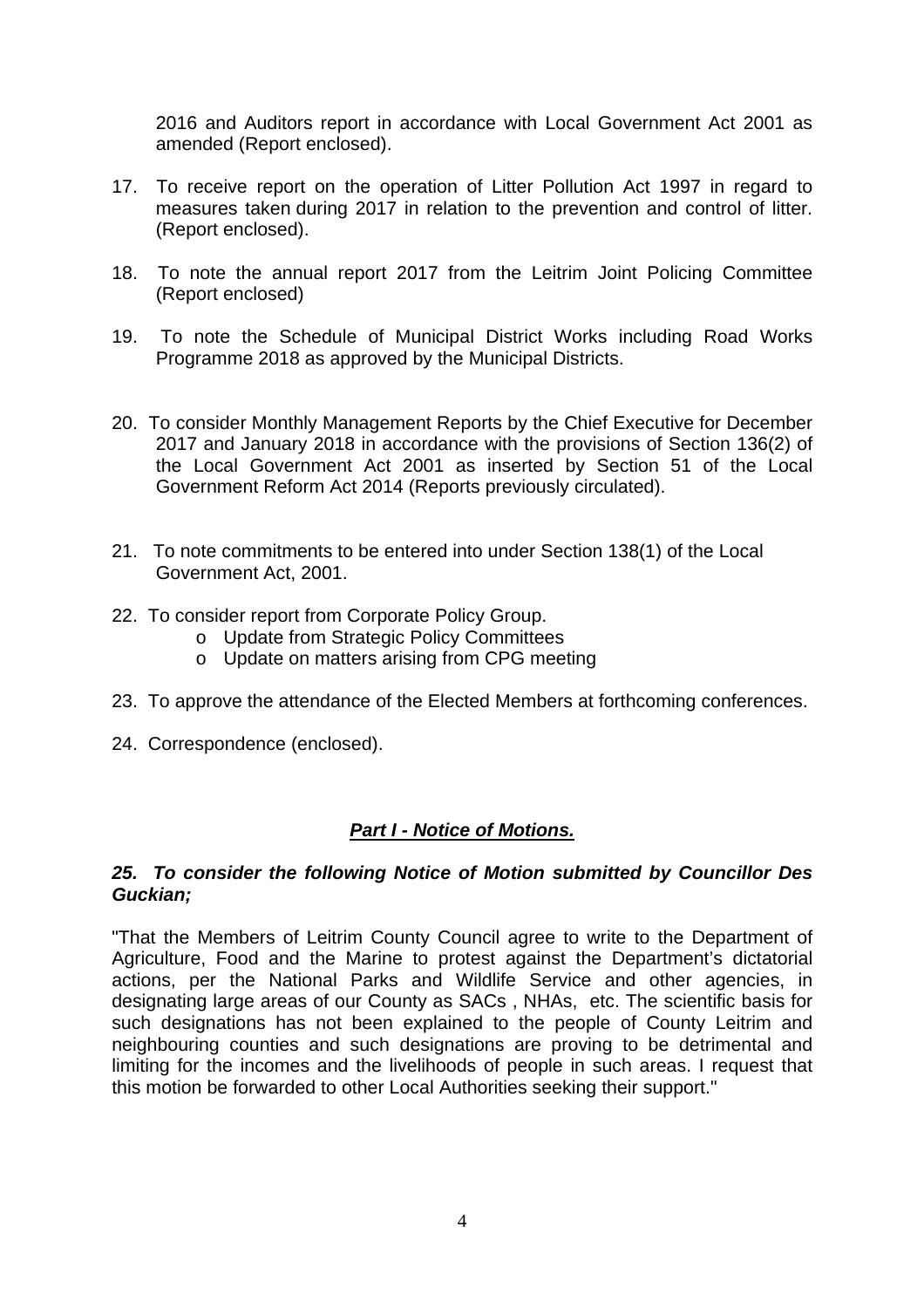# *26. To consider the following Notice of Motion submitted by Councillor Caroline Mulvey;*

"I call on Leitrim County Council to urgently review and overhaul the current planning processes in County Leitrim and to put pressure on the Minister for Housing and Planning, Eoghan Murphy to do so in order to help save the future of this County."

# *27. To consider the following Notice of Motion submitted by Councillor Padraig Fallon;*

"I ask Leitrim County Council to provide a breakdown, list of locations where footpaths and Public lighting have been installed since the beginning of 2017."

### *28. To consider the following Notice of Motion submitted by Councillor Sinead Guckian;*

"At the March meeting of Leitrim County Council, in light of the presentation from the Forest Services at our January meeting, and particularly their comment which stated that the current Leitrim County Development Plan is very favourable towards forestry, I will seek the support of the members to consider commencing the process to amend the current County Development Plan to address the growing concerns for our communities and sustainable development because of afforestation. Concerns which include the over-concentration of forestry planting in the county and the monoculture of silka spruce plantations."

### *29. To consider the following Notice of Motion submitted by Councillor Caillian Ellis;*

"I propose that Leitrim County Council invite the EPA and the Minister for Housing, Planning and the Environment to discuss the problems that zero discharge from septic tanks is causing in relation to people getting planning permission for a rural house."

# *30. To consider the following Notice of Motion submitted by Councillor Brendan Barry;*

"I request that Leitrim County Council call on the Taoiseach, Leo Varadkar and his Government to fastrack the upgrade of the N4 between Mullingar and County Leitrim, Carrick on Shannon and Castlebaldwin to Collooney. While we welcome that they are included in the National Development Plan, we need to see these projects swiftly brought to construction phase and completion."

# *31. To consider the following Notice of Motion submitted by Councillor Felim Gurn;*

"I ask the Executive to report on the progress made with the OPW regarding the employment of a tour guide for Sean McDermott's homestead and the proposed opening hours for guided tours."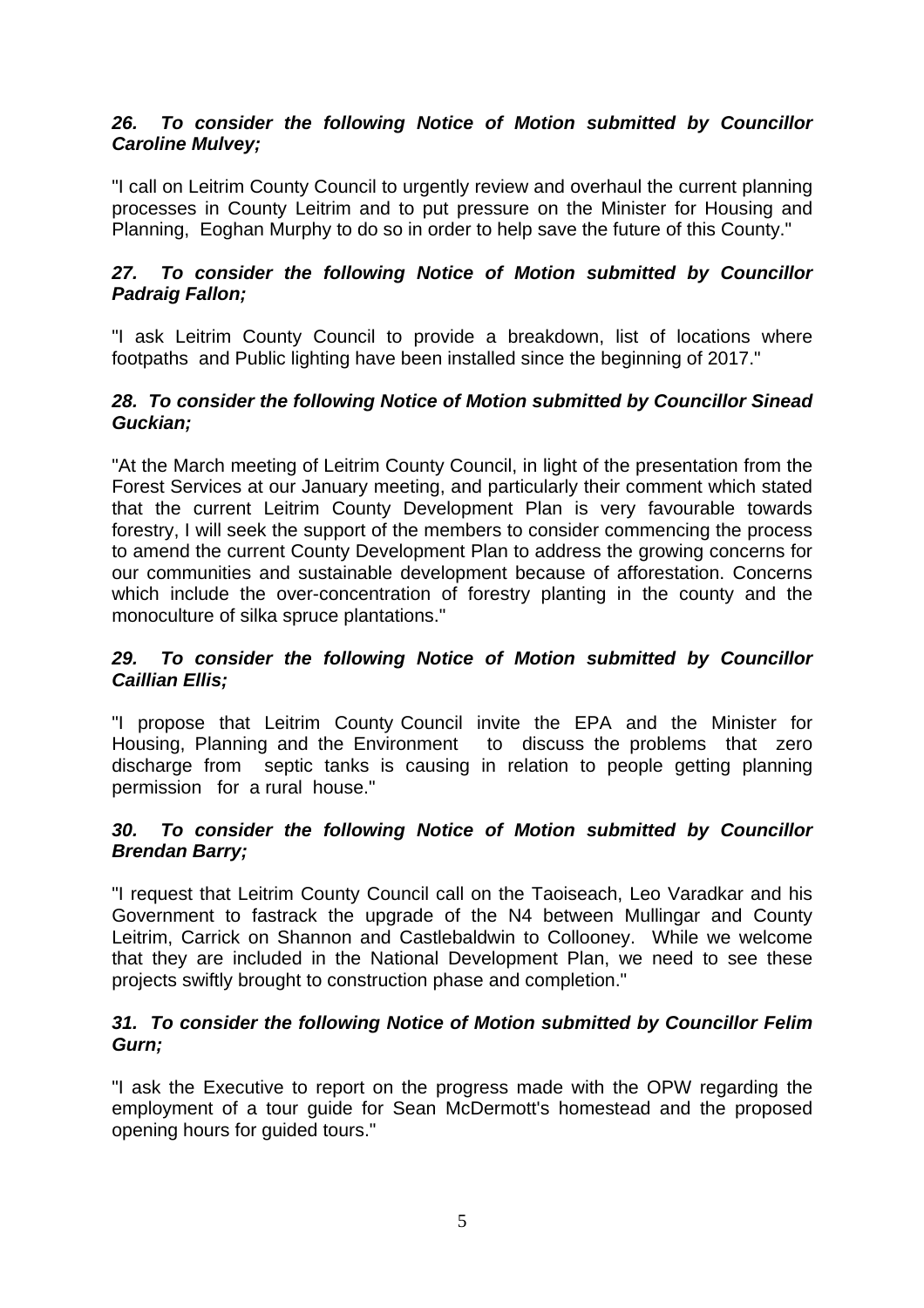# *32. To consider the following Notice of Motion submitted by Councillor Sean McGowan;*

"I seek the support of the Members of Leitrim County Council with regard to the Ambulance Service here in Leitrim and that we contact the HSE Regional Ambulance Office in Castlebar to ask them why there is such a delay at times in responding to emergencies within the County?"

# *33. To consider the following Notice of Motion submitted by Councillor Justin Warnock;*

"I ask the Elected Members to amend the County Development Plan 2015 - 2021 in relation to forestry, as it does not protect our farmers, our rural communities or the environment of County Leitrim from the subsidised violation and exploitation of our farmland by speculators, hedge funds and vulture funds."

# *34. To consider the following Notice of Motion submitted by Councillor Finola Armstrong-McGuire;*

"Please provide a report on the progress to date of the development of the Blueway that will be the extension of the Drumshanbo to Battlebridge and into Carrick on Shannon walkway? Public anticipation of the extension is high and some dates for completion should be available. What is the current stage in planning? What is the timescale to completion?"

# *35. To consider the following Notice of Motion submitted by Councillor Seadhna Logan;*

"The current Leader Programme has become nothing short of a nightmare for communities seeking much needed funding in terms of the bureaucracy and delays. Can we get a detailed breakdown of where we are at in Leitrim with regards to funding allocated and finalised to approved projects thus far?

As it was recently confirmed through parliamentary questions that the current Leader Programme has only paid out €661,844 or 0.3% of the €250 million European Fund, as compared with 4.4% of a €400m fund paid during the same 18month period of the previous programme."

# *36. To consider the following Notice of Motion submitted by Councillor Enda Stenson;*

"Today is the start of another phase in the History of this Local Authority and Leitrim in General. I am asking what progress has been made, in our efforts to secure new Employment into the offices of the former MBNA building, the recession has passed and it's time positive moves were made to bring further employment into Leitrim. May I also say that this is not the only building available for rent in this County."